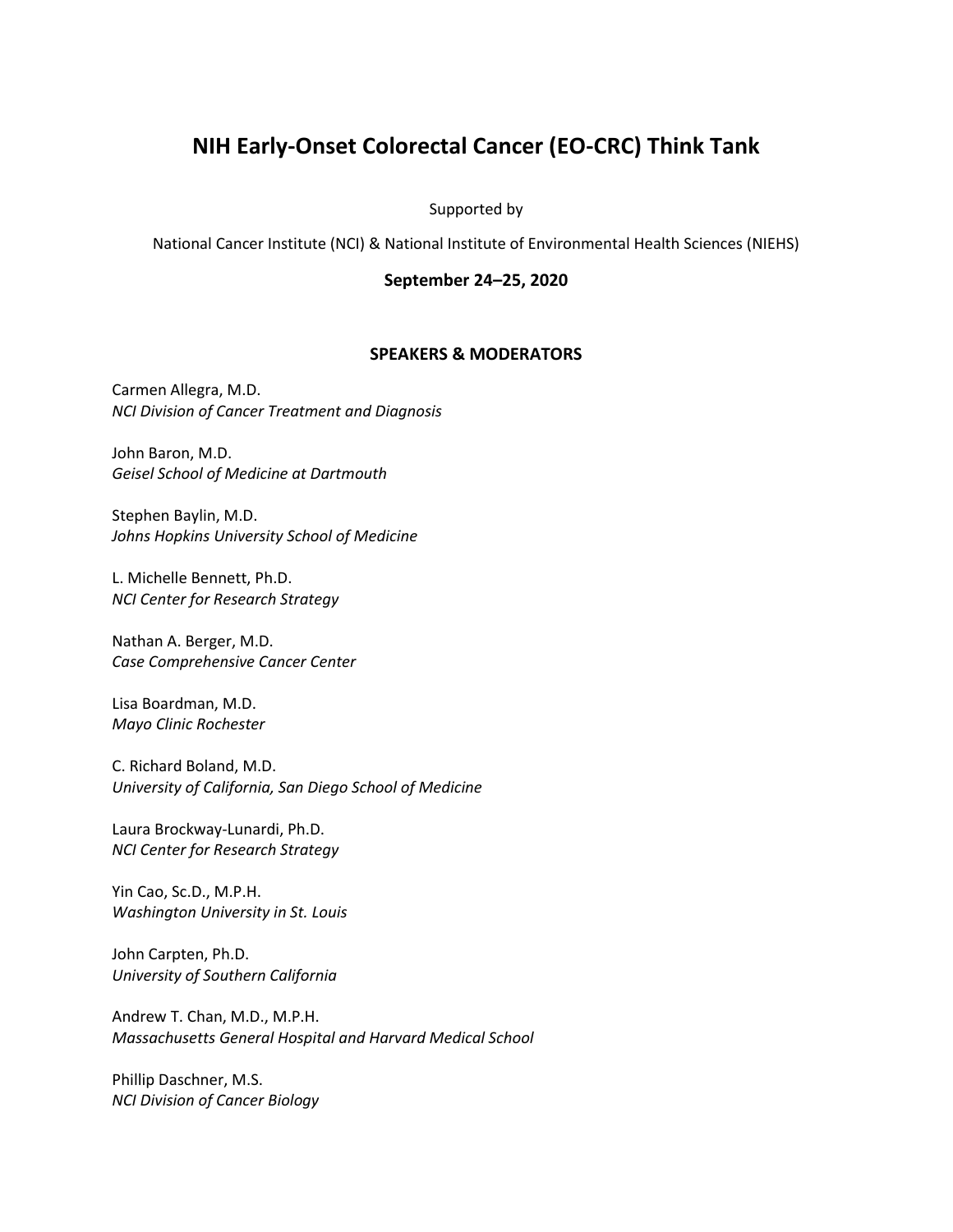Andrea Dwyer *Fight CRC/National Colorectal Cancer Roundtable*

Nathan A. Ellis, Ph.D. *University of Arizona Cancer Center*

Roberto Flores, Ph.D., M.P.H. *NCI Division of Cancer Prevention*

Kathy J. Helzlsouer, M.D., M.H.S. *NCI Division of Cancer Control and Populations Sciences*

Thomas Imperiale, M.D. *Indiana University*

Tram Kim Lam, Ph.D., M.P.H. *NCI Division of Cancer Control and Populations Sciences*

Scott Kopetz, M.D., Ph.D. *MD Anderson Cancer Center*

Sonia Kupfer, M.D. *University of Chicago*

Jeffrey K. Lee, M.D., M.P.H. *Kaiser Permanente Northern California Division of Research*

Graham Lidgard, Ph.D. *Exact Science*

Douglas R. Lowy, M.D. *NCI Office of the Director*

Stefanie Nelson, Ph.D. *NCI Division of Cancer Control and Populations Sciences*

Somdat Mahabir, Ph.D., M.P.H. *NCI Division of Cancer Control and Populations Sciences*

Caitlin Murphy, Ph.D. *University of Texas Southwestern Medical Center*

Kimmie Ng, M.D., M.P.H. *Dana-Farber Cancer Institute*

Steve Nothwehr, Ph.D. *NCI Division of Cancer Treatment and Diagnosis*